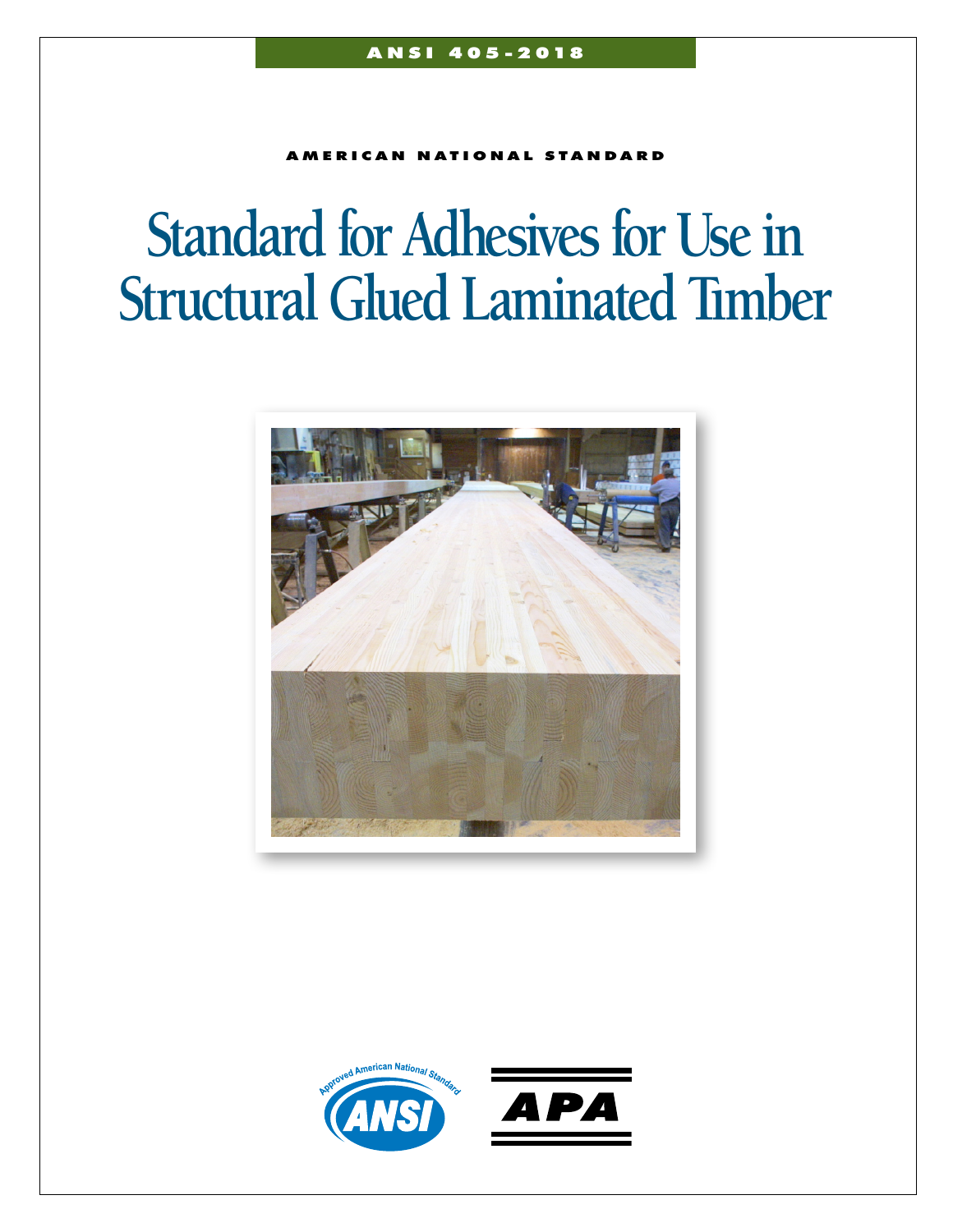# <span id="page-1-0"></span>AMERICAN NATIONAL STANDARD

Approval of an American National Standard requires review by ANSI that the requirements for due process, consensus, and other criteria for approval have been met by the standards developer. Consensus is established when, in the judgment of the ANSI Board of Standards Review, substantial agreement has been reached by directly and materially affected interests. Substantial agreement means more than a simple majority, but not necessarily unanimity. Consensus requires that all views and objections be considered, and that a concerted effort be made towards their resolution. The use of American National Standards is completely voluntary; their existence does not in any respect preclude anyone, whether he has approved the standards or not, from manufacturing, marketing, purchasing, or using products, processes, or procedures not conforming to the standards.

The American National Standards Institute does not develop standards and will in no circumstances give an interpretation of any American National Standard. Moreover, no person shall have the right or authority to issue an interpretation of an American National Standard in the name of the American National Standards Institute. Requests for interpretations should be addressed to the secretariat or sponsor whose name appears on the title page of this standard.

**Caution Notice:** This American National Standard may be revised or withdrawn at any time. The procedures of the American National Standards Institute require that action be taken periodically to reaffirm, revise, or withdraw this standard. Purchasers of American National Standards may receive current information on all standards by calling or writing the American National Standards Institute.

American National Standards Institute 25 West 43rd Street, 4th Floor New York, NY 10036 [www.ansi.org](http://www.ansi.org)

Published by *APA – The Engineered Wood Association* 7011 South 19th Street Tacoma, WA 98466

Copyright © 2017 by *APA – The Engineered Wood Association*

All rights reserved.

No part of this publication may be reproduced in any form, in an electronic retrieval system or otherwise, without the prior written permission of the publisher.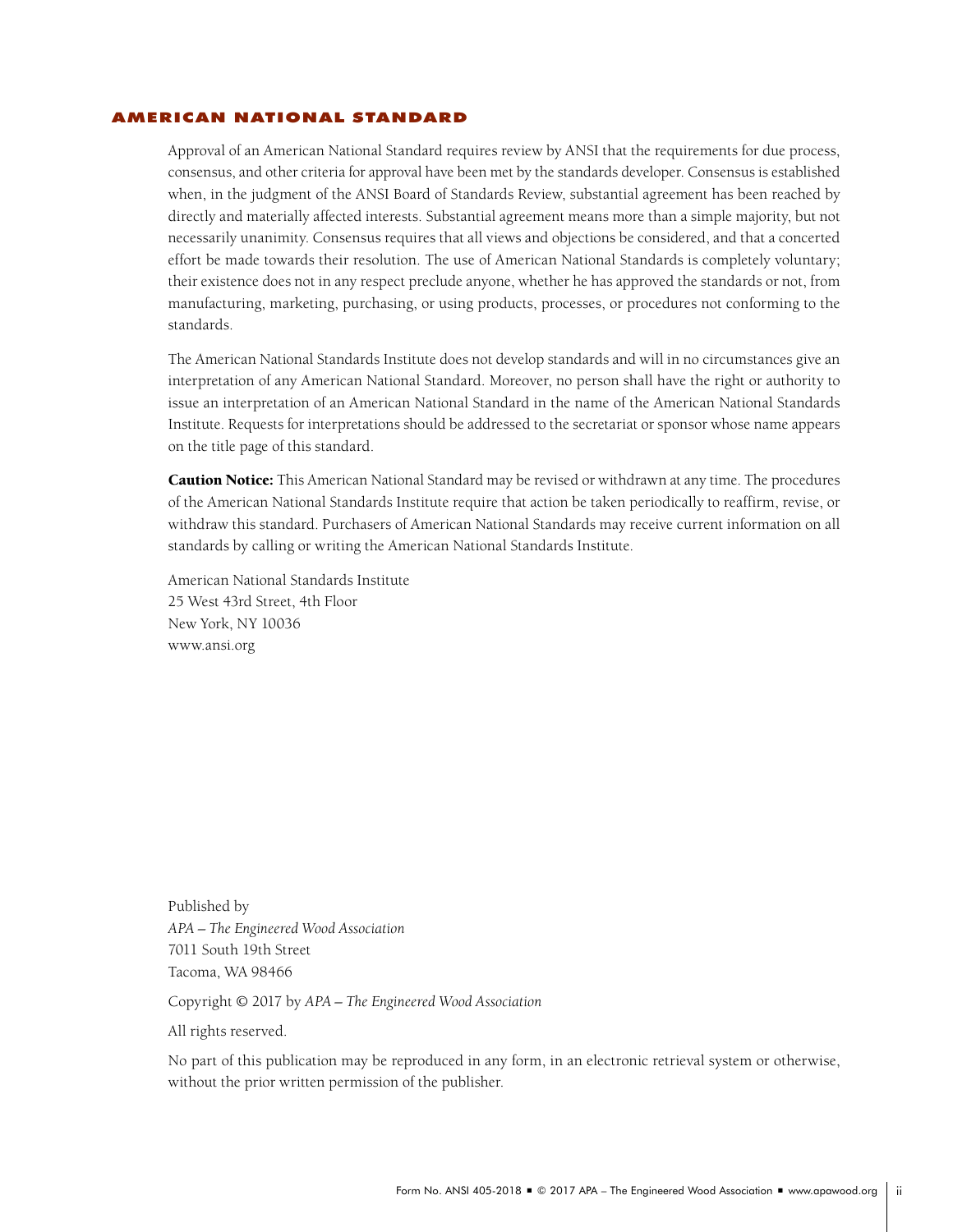# ANSI 405-2018

# AMERICAN NATIONAL STANDARD

# **Standard for Adhesives for Use in Structural Glued Laminated Tımber**

*APA – The Engineered Wood Association*

Approved December 12, 2017 American National Standards Institute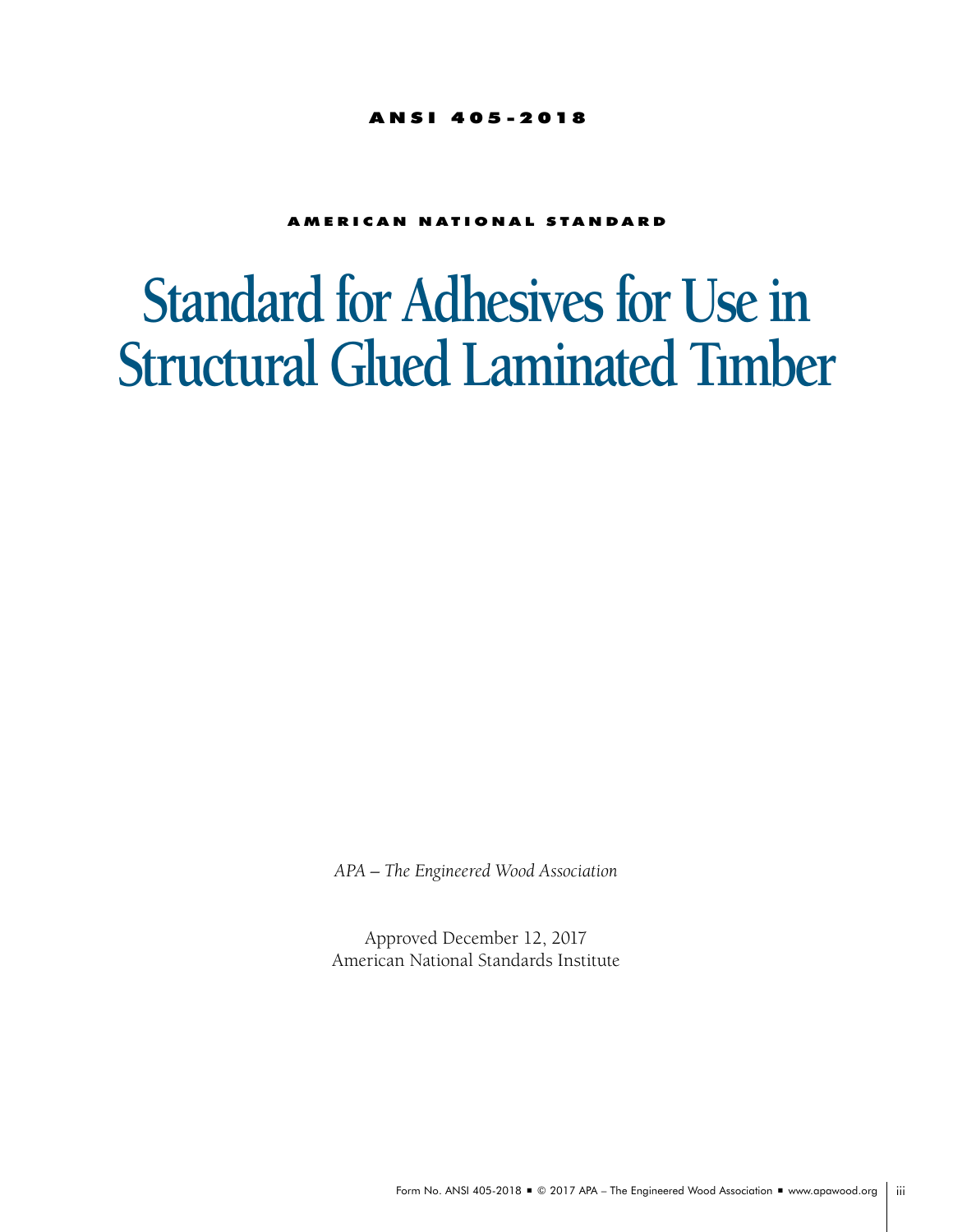# <span id="page-3-0"></span>ABSTRACT

This Standard provides minimum requirements to evaluate adhesives for use in structural glued laminated timber.

# FOREWORD **(This Foreword is not a part of American National Standard ANSI 405-2018)**

This Standard is a revision of ANSI 405-2013. It contains minimum requirements to evaluate adhesives for the use in structural glued laminated timber.

Development of consensus for this Standard was accomplished by the *Operating Procedures for Development of Consensus Standards* of *APA – The Engineered Wood Association,* approved by the American National Standards Institute (ANSI).

Inquiries or suggestions for improvement of this standard are welcome and should be directed to *APA – The Engineered Wood Association* at 7011 South 19th Street, Tacoma, WA 98466, [www.apawood.org](http://www.apawood.org).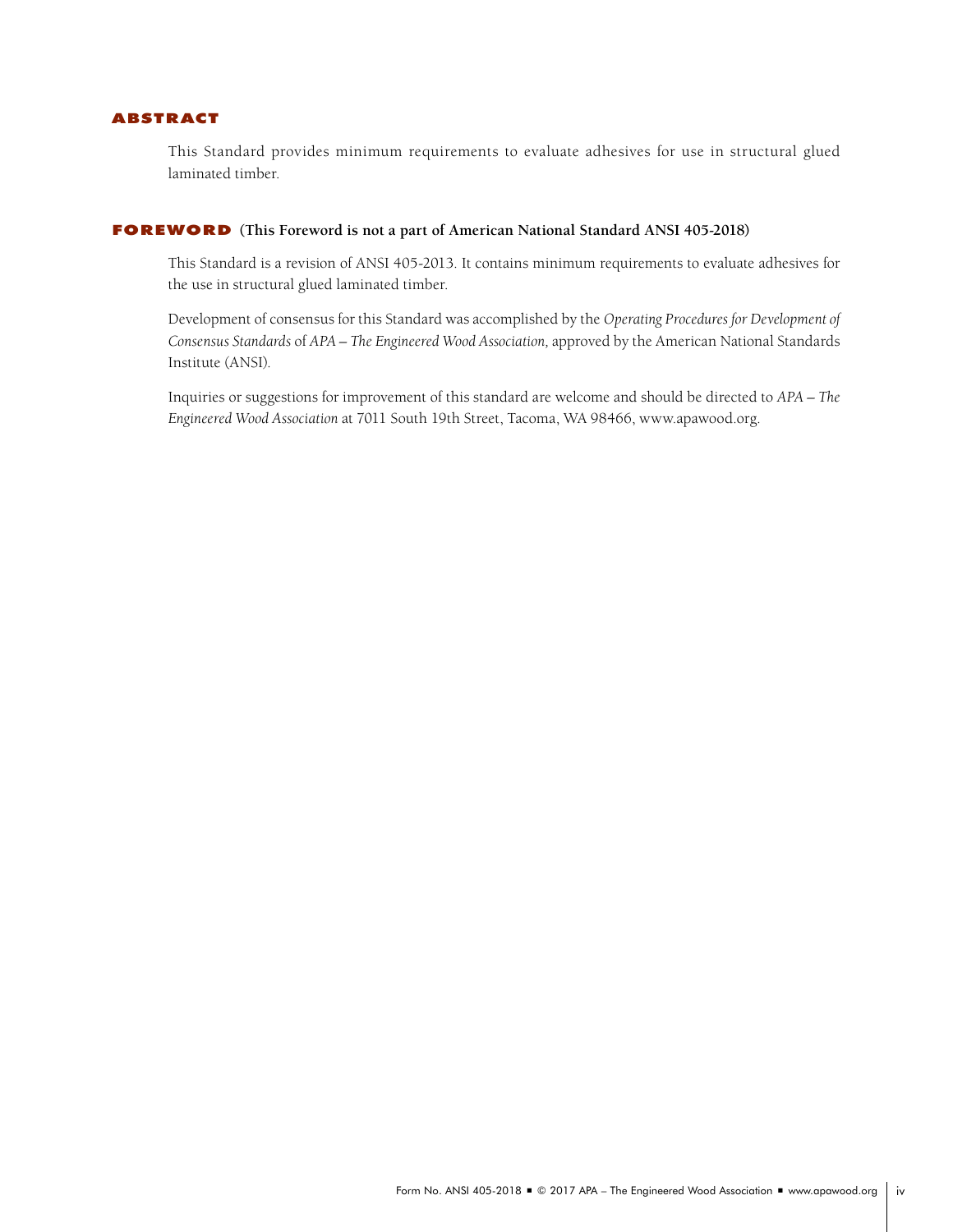# **CONTENTS**

|    |                                                                         | AMERICAN NATIONAL STANDARD ii                                                                                   |
|----|-------------------------------------------------------------------------|-----------------------------------------------------------------------------------------------------------------|
|    |                                                                         |                                                                                                                 |
|    |                                                                         |                                                                                                                 |
|    |                                                                         | <b>STANDARD FOR ADHESIVES FOR USE IN</b><br><b>STRUCTURAL GLUED LAMINATED TIMBER1</b>                           |
| 1. | 1.1<br>1.2 <sub>2</sub><br>1.3                                          | Minor Changes in Formulation1<br>Validating Test Results 1<br>Mixing and Curing Conditions 1                    |
| 2. | 2.1<br>2.1.1<br>212<br>2.1.3<br>2.1.4<br>2.1.5<br>2.1.6<br>2.1.7<br>2.2 | <b>REQUIRED TESTS</b> 2<br>CSA O112.9 - Section 4.10.2 Creep Resistance 3<br>CSA O177 - Section A.2 Small-Scale |

| 3. |       |                                                    |  |
|----|-------|----------------------------------------------------|--|
|    | 3.1   |                                                    |  |
|    | 3.2   |                                                    |  |
|    | 3.3   |                                                    |  |
|    | 3.4   | $CSA$ O112.9 – Creep Resistance 4                  |  |
|    | 3.5   |                                                    |  |
|    | 3.6   |                                                    |  |
|    | 3.6.1 | ASTM D34345                                        |  |
|    |       | 3.6.2 CSA Standard O112.9 - Boil-Dry-Freeze Test 5 |  |
|    | 3.7   | CSA O177 - Section A.2 Small-Scale                 |  |
|    |       |                                                    |  |
| 4. |       |                                                    |  |
|    | 4.1   |                                                    |  |
|    |       |                                                    |  |
|    |       | <b>APPENDIX A. COMMENTARY</b>                      |  |
|    |       | <b>APPENDIX B – HISTORY OF STANDARD</b>            |  |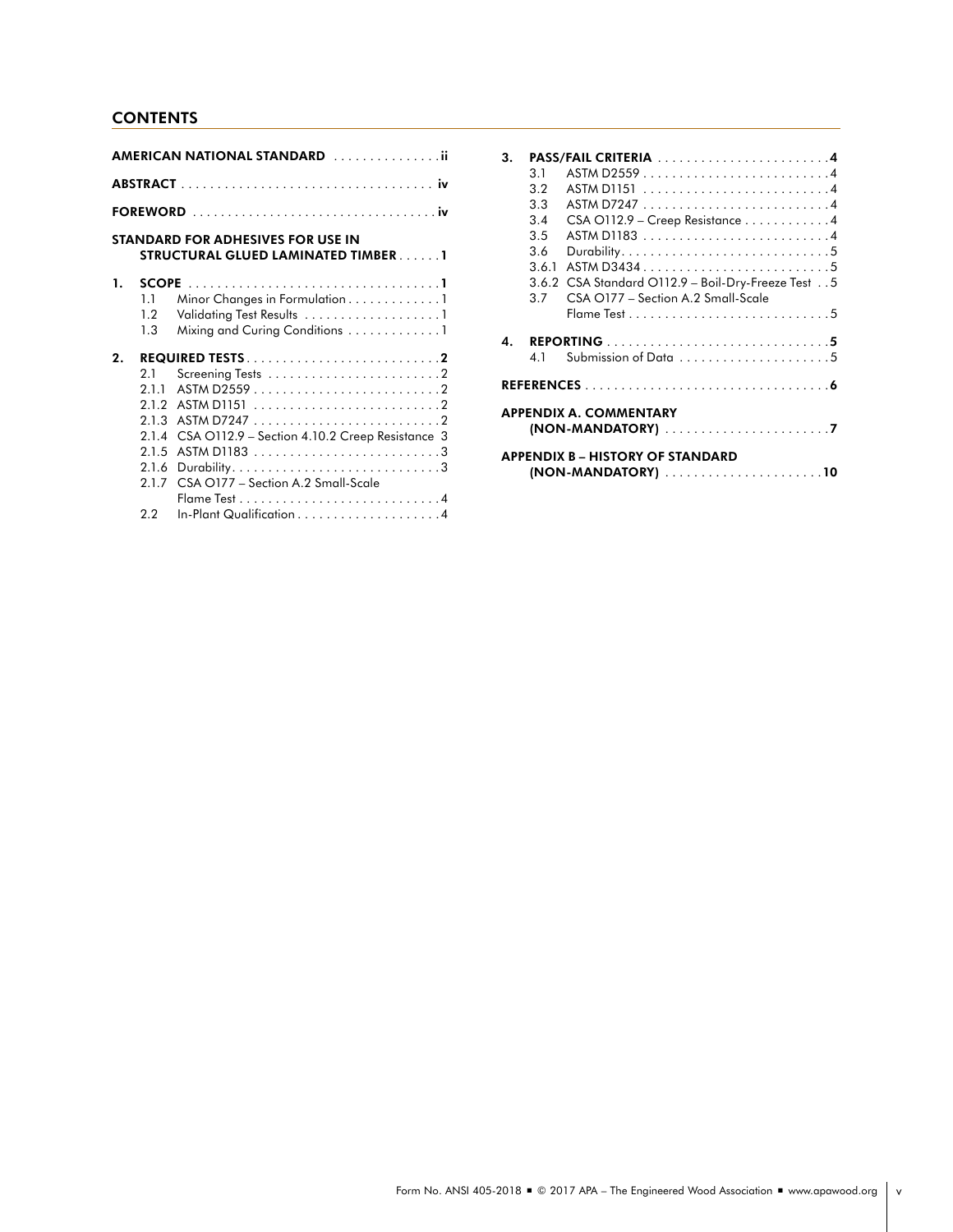# <span id="page-5-0"></span>STANDARD FOR ADHESIVES FOR USE IN STRUCTURAL GLUED LAMINATED TIMBER

This Standard has been developed under the provision of the American National Standards Institute (ANSI) as a new consensus standard and a revision of ANSI 405-2013.

#### 1. SCOPE

This Standard provides minimum requirements to evaluate adhesives for use in structural glued laminated timber. Adequacy of the adhesive is established by meeting or exceeding the criteria outlined in Section 3. Alternative tests shall not be permitted to substitute for the tests prescribed in this Standard.

Although the test methods specified in this Standard are primarily intended for evaluation of face bond adhesive, the minimum test requirements noted shall be used for evaluation of end joint adhesives by adapting the required face bond specimens to conform to required end joint adhesive curing conditions.

Adhesives approved for use in structural glued laminated timber under AITC 405-92 or ANSI/AITC A190.1- 2002 prior to the release of this Standard are beyond its scope. It is the responsibility of the accredited inspection agencies, as defined in ANSI A190.1-2017, to establish policies regarding the continued use of adhesives previously approved for use under those standards.

# 1.1 Minor Changes in Formulation

Previously approved adhesives with minor changes in formulation shall meet the requirements of ASTM D2559 and shall pass the in-plant qualification. The remaining requirements of this Standard shall be permitted to be waived if the following documentation is signed by an authorized agent and provided to the laminator's accredited inspection agency by the adhesive manufacturer:

- (1) Request for approval of the modified adhesive
- (2) Description of reason for the changes in formulation
- (3) Statement that changes to the adhesive are minor and will not change the performance as measured by the screening tests in this Standard.

# 1.2 Validating Test Results

All testing shall be performed or witnessed by a laboratory accredited as a competent testing laboratory in accordance with ISO/IEC 17025 general requirements. Test results shall be submitted by the adhesive manufacturer to the accredited inspection agency.

# 1.3 Mixing and Curing Conditions

The mixing and curing conditions for samples made with the proposed adhesive shall be representative of the conditions recommended by the adhesive manufacturer for in-plant use. Where a variety of conditions will be recommended, the adhesive manufacturer shall provide evidence, in the form of test data or rational analysis, to attest that the adhesive will perform acceptably under all recommended mixing and curing conditions.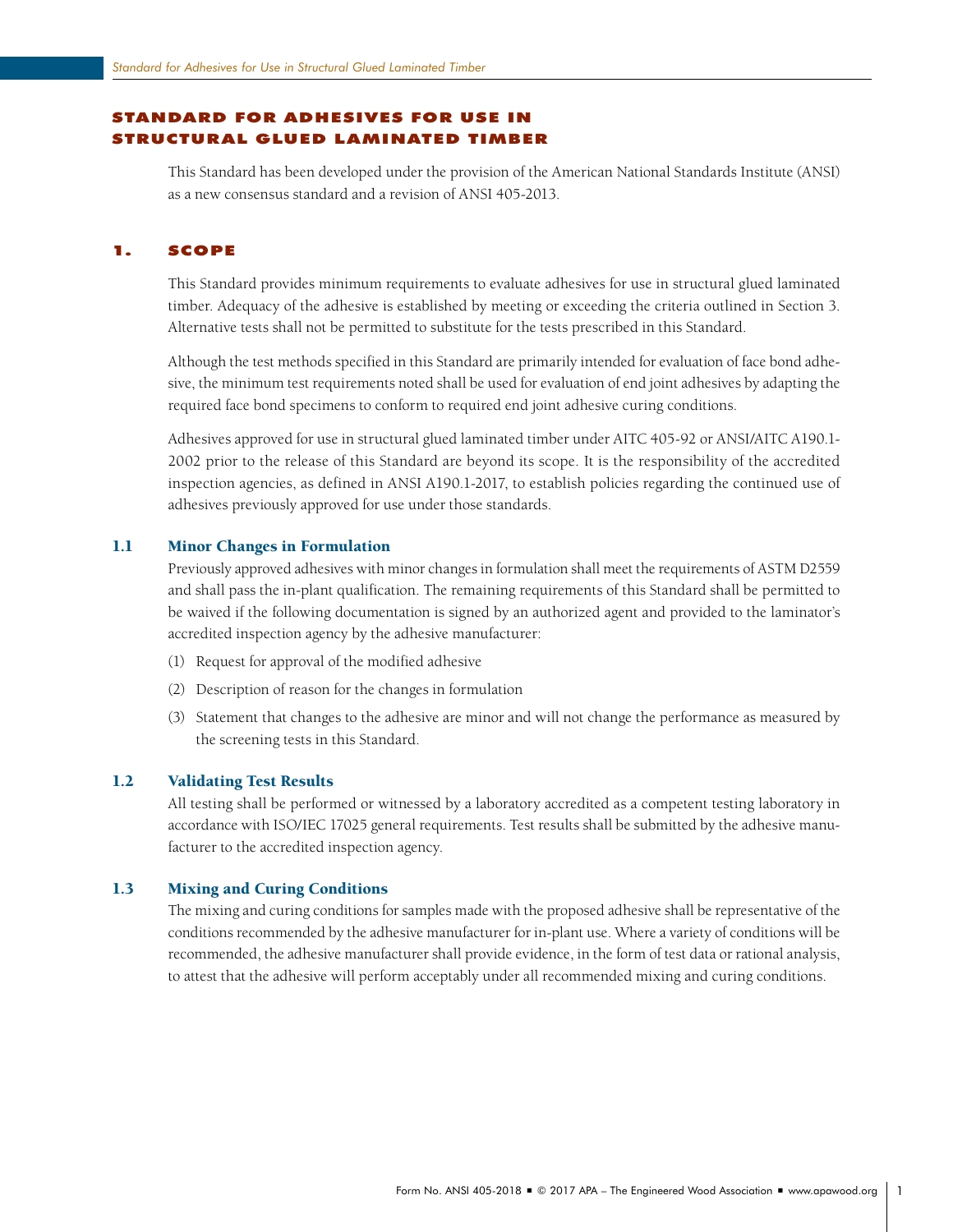#### <span id="page-6-0"></span>2. REQUIRED TESTS

The screening tests described herein shall be performed and the results submitted to the accredited inspection agency for approval prior to the in-plant qualification.

#### 2.1 Screening Tests

For the purposes of the screening tests under Sections 2.1.1, 2.1.2, and 2.1.5, species within the groupings defined in ANSI A190.1 need not be approved separately. Treated lumber shall be considered separately under Sections 2.1.1, 2.1.2, and 2.1.5. For the screening tests under Sections 2.1.3, 2.1.4 and 2.1.6, either Douglas fir-Larch or Southern Pine shall be used. The wood used to make all test specimens shall be as required by ASTM D2559 or as required in the specific test standard.

#### *2.1.1 ASTM D2559*

This test shall be performed in its entirety under all conditions described therein.

# *2.1.2 ASTM D1151*

For the purposes of this test, a sample shall consist of ten (10) specimens. Two (2) samples (20 specimens) of the adhesive and two (2) samples (20 specimens) of a solid wood control shall be used. The wood for the control shall be of the same species and density as that used to test the adhesive.

All specimens are permitted to be the size and shape described in ASTM D905; however, modified specimens are permitted to be used. Total specimen thickness is permitted to be reduced to 1.25 in. (32 mm). If the modified specimen size is used, all specimens (solid and bonded) shall have the thinner dimension. The specimens shall be tested in shear according to the procedures outlined in ASTM D905 or AITC Test T107. A minimum of one (1) sample (10 specimens) of each of the bonded and solid wood specimens shall be conditioned to each of the exposures listed below.

One (1) sample of each of the adhesive-bonded and the solid wood control specimens shall be tested immediately following preconditioning. The other samples shall be conditioned to Test Exposure Number 3 (see Table 1 of ASTM D1151). For the purposes of this Standard the following exception shall be permitted: temperatures shall be held  $\pm$  9°F (5°C) for one (1) hour and tested immediately.

The results shall be compared directly to the solid wood control.

#### *2.1.3 ASTM D7247*

For the purposes of this test, a sample shall consist of ten (10) specimens. One (1) sample (10 specimens) of the bonded and one (1) sample of matched solid wood control shall be used. The test temperature and heat exposure duration for specimens tested at elevated temperature (Section 7.2 of ASTM D7247) shall meet the requirements of Items 1, 2, 3, and 4 below.

- (1) The solid wood control specimen and both pieces of the bonded specimen shall be prepared from the same commercial species group of Douglas fir-Larch or Southern Pine. The adhesive formulation used in the test shall be the same as the adhesive formulation used in the production process.
- (2) For the bonded specimens, the minimum target bondline temperature shall be  $428^{\circ}F(220^{\circ}C)$ . For the matched solid wood control specimens, the minimum target temperature at the shear plane shall be 428°F  $(220^{\circ}C)$ .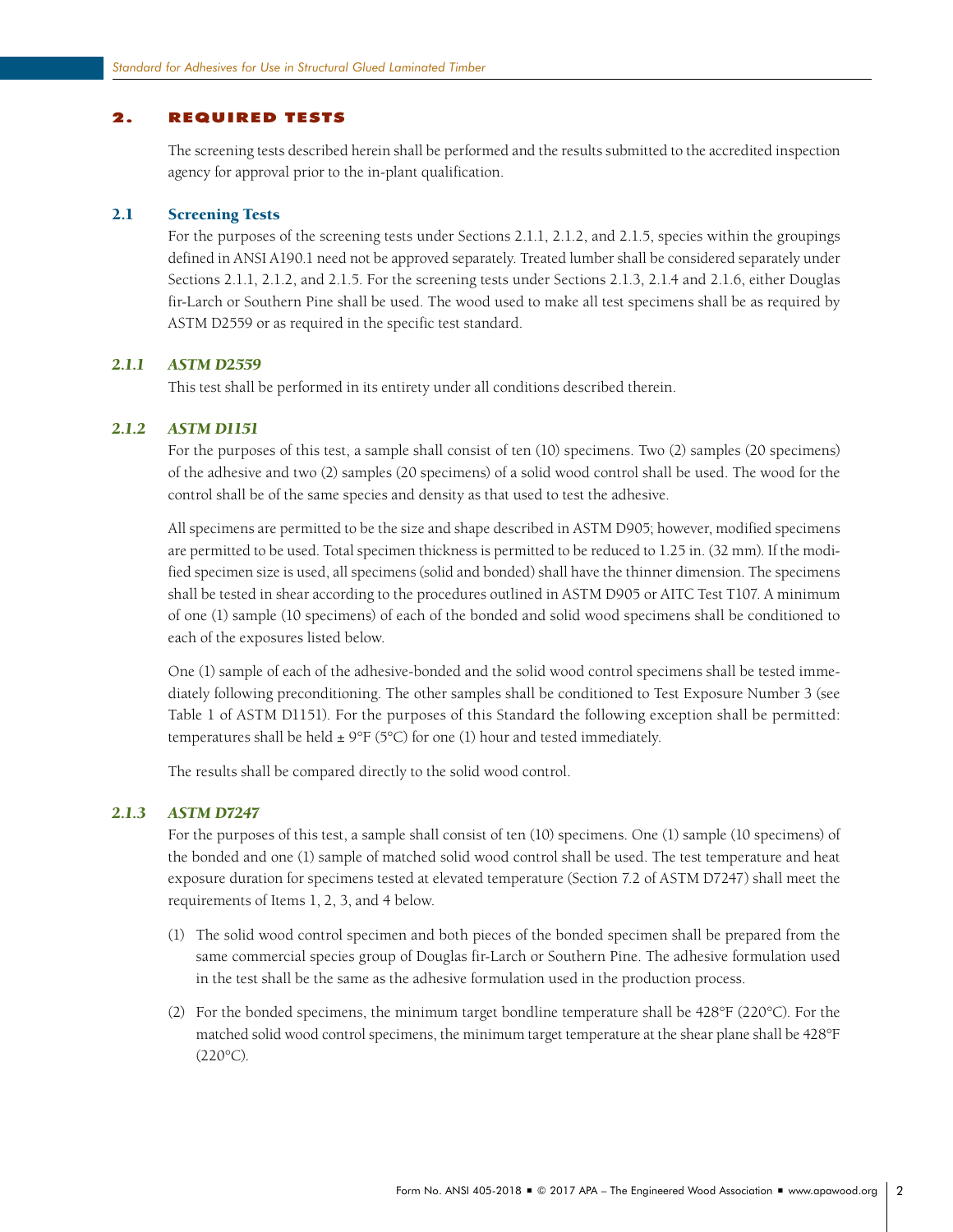- <span id="page-7-0"></span>(3) The minimum target temperatures of Item 2 shall be maintained for a minimum of 10 minutes or until achieving a residual strength ratio for the solid wood control specimens of  $30\% \pm 10\%$ , whichever is longer.
- (4) Block shear testing shall be conducted immediately after removal from the oven such that the specimen bondline or shear plane temperature does not drop more than 9°F (5°C) after leaving the oven and prior to failure. This provision is satisfied when the time interval from the removal of the specimen from the oven to the failure of the block shear specimen does not exceed 60 seconds for each specimen tested and the room temperature of the test laboratory at the time of testing is not less than  $60^{\circ}F(15.5^{\circ}C)$ .

For adhesives tested in accordance with the conditions listed above, the residual shear strength ratio for the bonded specimens, as calculated in accordance with ASTM D7247, shall be equal to or higher than the lower 95% confidence interval on the mean residual shear strength ratio for the solid wood control specimens.

# *2.1.4 CSA O112.9 – Section 4.10.2 Creep Resistance*

This test shall be performed in its entirety for exposure  $B_2$  only.

*Note: In accordance with Section 2.1, the specimens are limited to either Douglas fir-Larch or Southern Pine for the completion of this test, which may or may not coincide with the species outlined in CSA O112.9.*

# *2.1.5 ASTM D1183*

For the purposes of this test, a sample shall consist of ten (10) specimens. One (1) sample (10 specimens) of the bonded specimens and one (1) sample (10 specimens) of a solid wood control shall be used. The wood for the control shall be of the same species and density as that used to test the adhesive.

All specimens are permitted to be the size and shape described in ASTM D905, however modified specimens are permitted to be used. Total specimen thickness is permitted to be reduced to 1.25 in. (32 mm). If the modified specimen size is used, all specimens shall have the thinner dimension.

One (1) sample (10 specimens) from each of the bonded and solid wood samples shall be conditioned through one cycle of Test Condition Designation "D" in Table 1 of ASTM D1183 including all four (4) of the conditions described therein. The specimens shall be tested in shear according to the procedures outlined in ASTM D905 (or AITC Test T107).

The results shall be compared directly to the solid wood control.

#### *2.1.6 Durability*

Either test identified in this Section shall be permitted to be used for durability testing.

# *2.1.6.1 ASTM D3434*

This test shall be performed in its entirety with the exception that the test shall not be required to run for more than 800 cycles. No phenol-resorcinol-formaldehyde control specimens shall be required.

# *2.1.6.2 CSA O112.9 – Section 5.5 Block Shear Test and Percent Wood Failure Assessment (Boil-Dry-Freeze Test)*

This test shall be performed in its entirety with the exception that treatments outlined in Sections 5.5.3.2 and 5.5.3.3 of that standard need not be tested.

*Note: In accordance with Section 2.1, the specimens are limited to either Douglas fir-Larch or Southern Pine for the completion of this test.*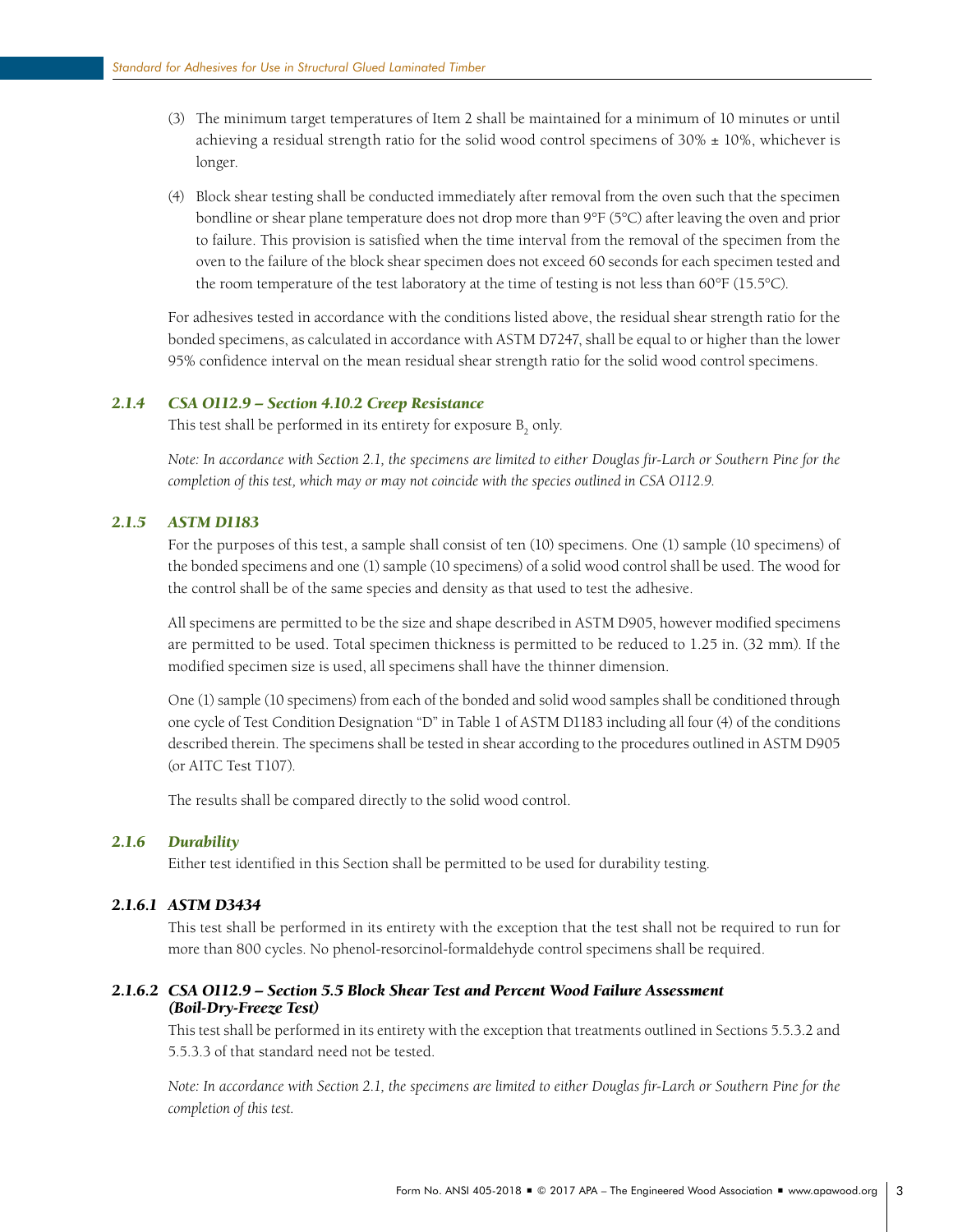# <span id="page-8-0"></span>*2.1.7 CSA O177 – Section A.2 Small-Scale Flame Test*

This test shall be performed in its entirety.

*Note: In accordance with Section 2.1, the specimens are limited to either Douglas fir-Larch or Southern Pine for the completion of this test.*

# 2.2 In-Plant Qualification

Once the required screening tests have been passed and the data submitted and approved, the adhesive shall pass an in-plant qualification as described in ANSI A190.1 prior to being used in the manufacture of structural glued laminated timber.

#### 3. PASS/FAIL CRITERIA

#### 3.1 ASTM D2559

Pass/fail criteria shall be as outlined within that specification.

#### 3.2 ASTM D1151

The average strength of bonded specimens shall equal or exceed 90% of the average strength of the solid wood control at every condition.

The average wood failure of bonded specimens according to ASTM D5266 shall equal or exceed 75% at every condition.

#### 3.3 ASTM D7247

The residual shear strength ratio for the bonded specimens, as calculated in accordance with ASTM D7247, shall be equal to or higher than the lower 95% confidence interval on the mean residual shear strength ratio for the solid wood control specimens.

#### 3.4 CSA O112.9 – Creep Resistance

Pass/fail criteria shall be as outlined within that specification.

### 3.5 ASTM D1183

The average strength of bonded specimens shall equal or exceed 90% of the average strength of the solid wood control.

The average wood failure of bonded specimens according to ASTM D5266 shall equal or exceed 75%.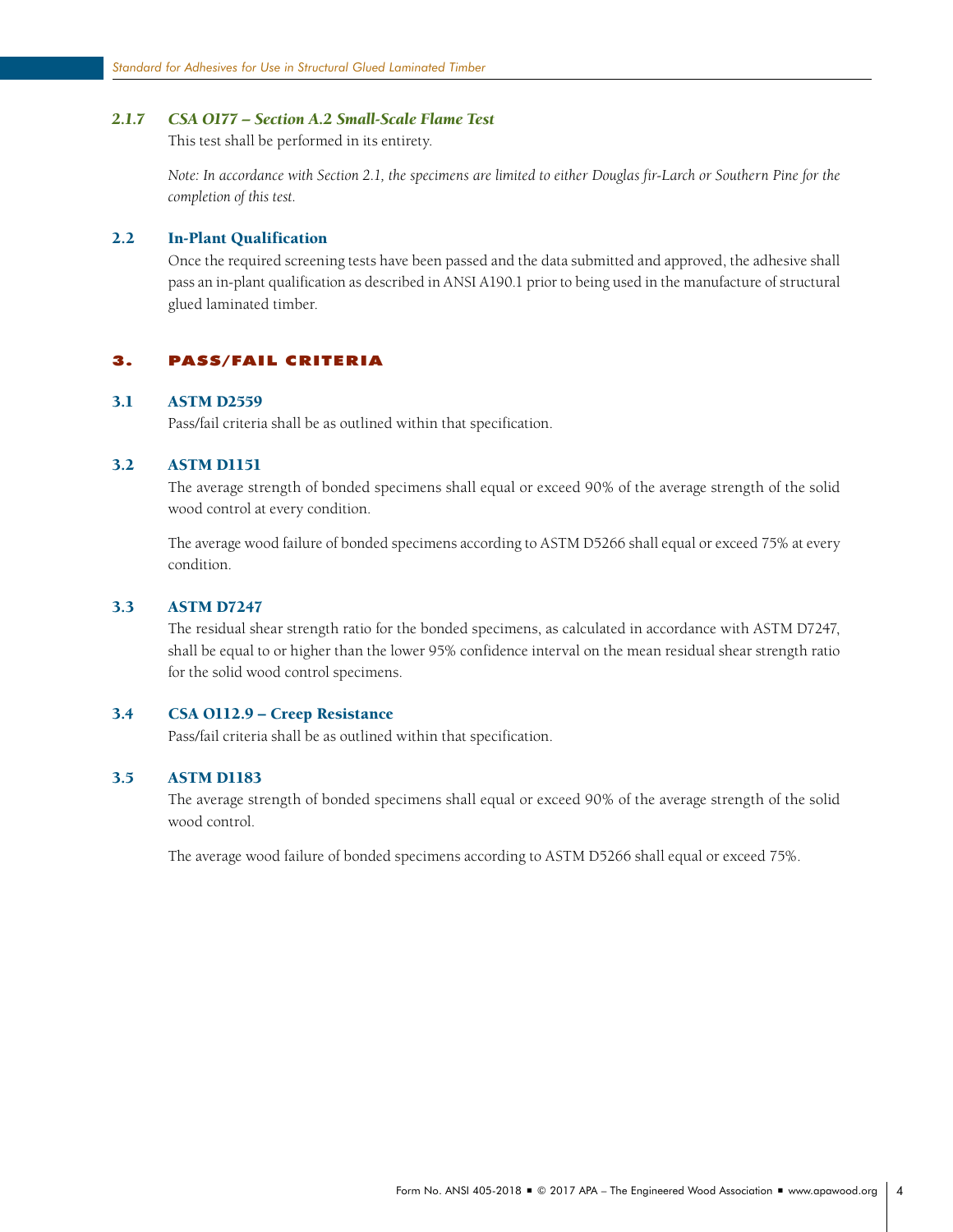# <span id="page-9-0"></span>3.6 Durability

# *3.6.1 ASTM D3434*

Dry average strength shall equal or exceed the values listed in Table 1 or ASTM D2559.

| TABLE |  |
|-------|--|
|       |  |

# REQUIRED AVERAGE SHEAR STRENGTH OF ADHESIVE JOINTS IN LAMINATED CONSTRUCTIONS OF DIFFERENT SPECIES AT VARIOUS MOISTURE CONTENTS

|                | Required Average Shear Strength (psi) at Moisture Content of |             |              |
|----------------|--------------------------------------------------------------|-------------|--------------|
| <b>Species</b> | 12% or less                                                  | Up to $14%$ | Up to $16\%$ |
| Douglas fir    | 1,020                                                        | 980         | 940          |
| Larch, Western | 1,220                                                        | 1,160       | 1,100        |
| Pine, Southern | 1.250                                                        | 1.150       | 1.040        |

Strength retention and wood failure shall be recorded at each stage of the test. The retained strength shall be plotted on a graph as a function of the number of cycles. The shape of the curve shall exhibit a logarithmic degradation trend. The strength of the adhesive after 800 cycles shall equal or exceed 500 psi (3.45 MPa) and shall not be less than 2/3 of the strength retained after 200 cycles.

*Exception: the strength retention requirement after 800 cycles shall be permitted to be reduced to 400 psi (2.76 MPa) if the average wood failure of the specimens exceeds 75%. In no case, however, shall the strength after 800 cycles be less than 2/3 of the strength retained after 200 cycles.* 

# *3.6.2 CSA O112.9 – Boil-Dry-Freeze Test*

Pass/fail criteria shall be as outlined within that specification.

# 3.7 CSA O177 – Section A.2 Small-Scale Flame Test

Pass/fail criteria shall be as outlined within that standard.

# 4. REPORTING

The results of all screening tests shall be summarized in a single report with supporting test data appended for reference.

# 4.1 Submission of Data

All data for all testing as required in this Standard shall be submitted to the laminator's accredited inspection agency by the adhesive manufacturer at the time of application for certification.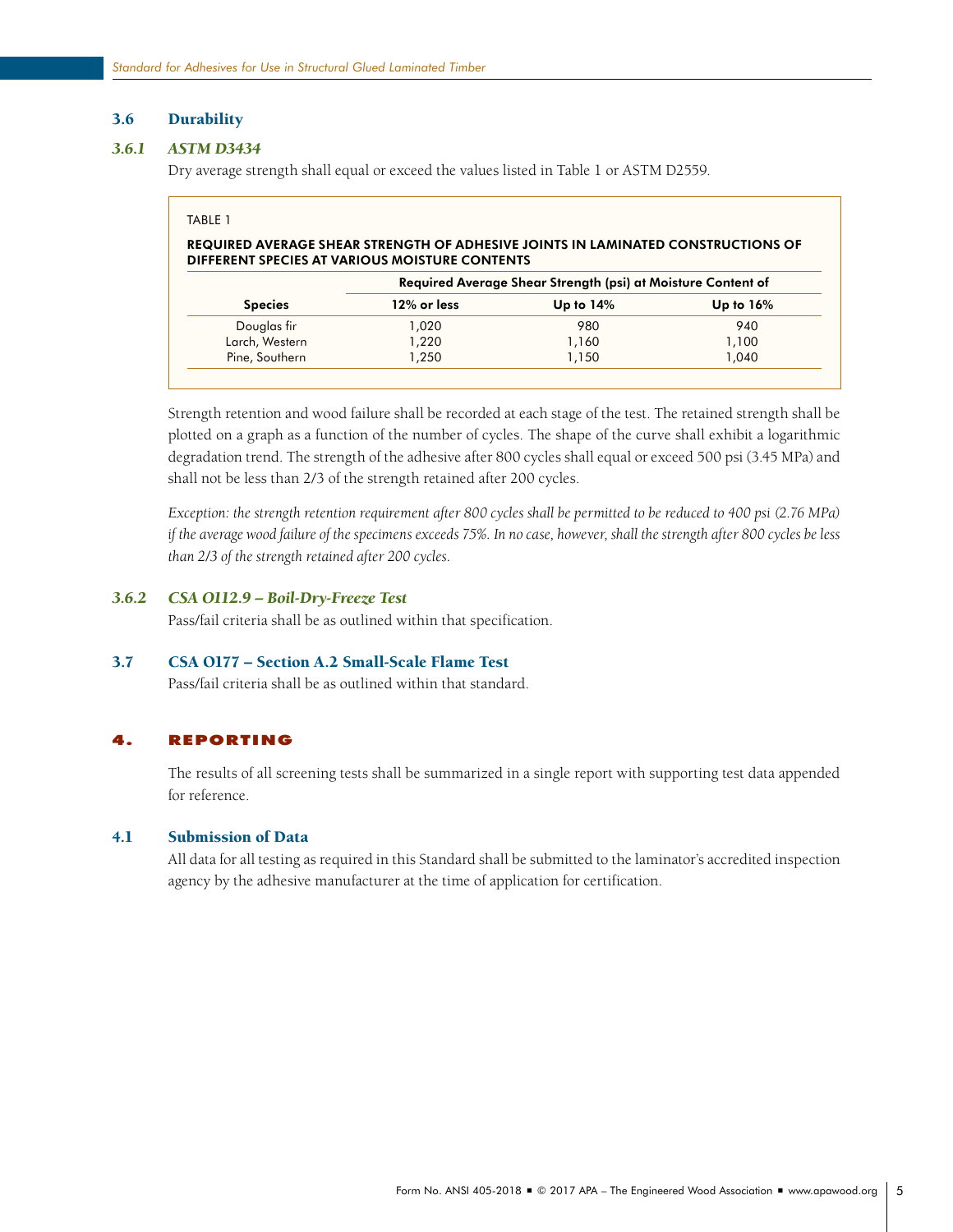#### <span id="page-10-0"></span>REFERENCES

**AITC Test T107. 2007. Shear Test.** Included in *AITC Test Methods for Structural Glued Laminated Timber.*  American Institute of Timber Construction. Centennial, Colorado.

**AITC 405-92. 1992.** *Standard for Adhesives for Use in Structural Glued Laminated Timber.* American Institute of Timber Construction. Centennial, Colorado.

**ANSI A190.1-2017. 2017.** *American National Standard for Wood Products – Structural Glued Laminated Timber. APA – The Engineered Wood Association.* Tacoma, Washington.

**ANSI/AITC A190.1-2002. 2002.** *American National Standard for Wood Products – Structural Glued Laminated Timber.* American Institute of Timber Construction. Centennial, Colorado.

**ASTM D905-08(2013). 2008** (Reapproved 2013)**.** *Standard Test Method for Strength Properties of Adhesive Bonds in Shear by Compression Loading.* ASTM International. West Conshohocken, Pennsylvania.

**ASTM D1151-00(2013). 2000** (Reapproved 2013). *Standard Practice for Effect of Moisture and Temperature on Adhesive Bonds.* ASTM International. West Conshohocken, Pennsylvania.

**ASTM D1183-03(2011). 2003** (Reapproved 2011). *Standard Practices for Resistance of Adhesives to Cyclic Laboratory Aging Conditions.* ASTM International. West Conshohocken, Pennsylvania.

**ASTM D2559-12ae1. 2012.** *Standard Specification for Adhesives for Bonded Structural Wood Products for Use under Exterior Exposure Conditions.* ASTM International. West Conshohocken, Pennsylvania.

**ASTM D3434-00(2013). 2000** (Reapproved 2013). *Standard Test Method for Multiple-Cycle Accelerated Aging Test (Automatic Boil Test) for Exterior Wet Use Wood Adhesives.* ASTM International. West Conshohocken, Pennsylvania.

**ASTM D5266-13. 2013.** *Standard Practice for Estimating the Percentage of Wood Failure in Adhesive Bonded Joints.*  ASTM International. West Conshohocken, Pennsylvania.

**ASTM D7247-16. 2016.** *Standard Test Method for Evaluating the Shear Strength of Adhesive Bonds in Laminated Wood Products at Elevated Temperatures.* ASTM International. West Conshohocken, Pennsylvania.

**CSA O112.9-10. 2010** (Reaffirmed 2014). *Evaluation of Adhesives for Structural Wood Products (Exterior Exposure).*  Canadian Standards Association. Mississauga, Ontario, Canada.

**CSA O177-06. 2006** (Reaffirmed 2015). *Qualification Code for Manufacturers of Structural Glued-Laminated Timber*. Canadian Standards Association. Mississauga, Ontario, Canada.

**Forest Products Laboratory, U.S. Department of Agriculture, Forest Service. 2010.** *Wood Handbook – Wood as an Engineering Material.* General Technical Report FPL-GTR-190. Madison, Wisconsin.

**ISO/IEC 17025. 2005.** *General Requirements for the Competence of Testing and Calibration Laboratories.* International Organization for Standardization/International Electrotechnical Commission. Geneva, Switzerland.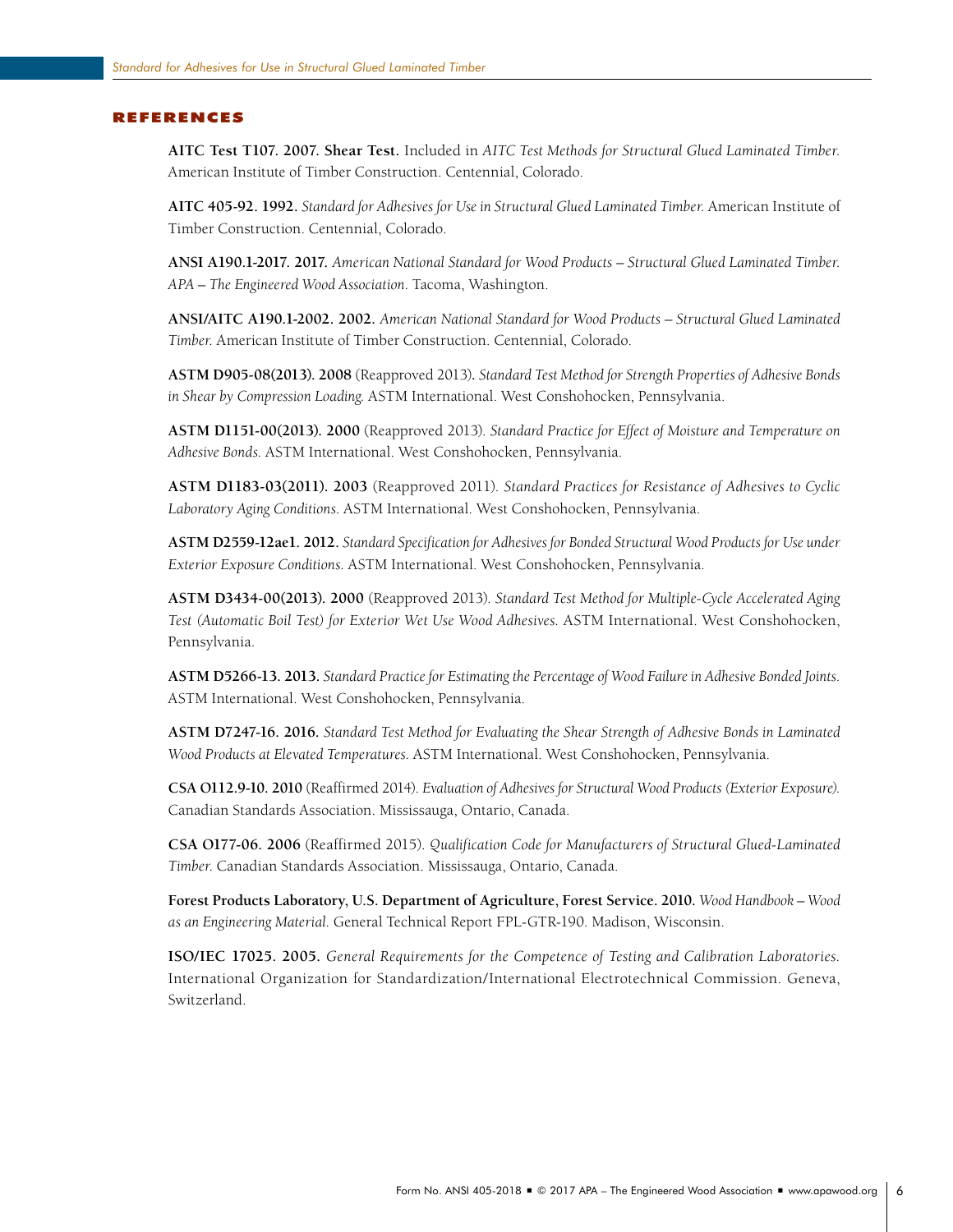# <span id="page-11-0"></span>APPENDIX A. COMMENTARY (NON-MANDATORY)

# C.1 Scope

This standard was developed by the structural glued laminated timber industry to establish a consistent and reasonable performance level for adhesives used in structural glued laminated timber. Historically, satisfactory performance has been maintained by prescriptively limiting the types of adhesives permitted for this use and allowing the marketplace to "weed out" poor performers. Alternative adhesive types were permitted only after extensive testing and comparisons to control specimens bonded with phenol-resorcinol-formaldehyde (PRF) adhesives.

Changes in adhesive technology and knowledge have created a need to define measurable performance requirements for adhesives used in structural glued laminated timber. Principles of fair and equitable competition dictate that these performance-based requirements be applicable to all adhesives, regardless of type. Therefore, all new adhesives proposed for use in structural glued laminated timber are required to meet the criteria defined in this Standard.

# *C.1.1 Minor Changes in Formulation*

The intent of this provision is to allow the accredited inspection agency to reduce testing requirements when minor changes are made to an approved adhesive. The results of the ASTM D2559 tests and the documentation required for submittal to the accredited inspection agency provide evidence that the adhesive changes are minor.

# *C.1.2 Validating Test Results*

The intent of this Section is to ensure that tests of adhesives are performed in a competent manner producing consistent results.

#### *C.1.3 Mixing and Curing Conditions*

Many variables affect the curing and subsequent performance of structural adhesives. One adhesive may perform well when cured at room temperature, but may perform poorly when cured using radio frequency (RF) curing techniques. Another adhesive may be very sensitive to the moisture content of the lumber or some other variable.

While it is impossible to test every possible combination of variables, the adhesive manufacturer should perform sufficient testing to ensure reliable performance of the adhesive under all application and curing conditions recommended by the manufacturer. It is the responsibility of the adhesive manufacturer to demonstrate that the adhesive is suitable for use under the recommended conditions. This may be accomplished by testing multiple sets of specimens to "bracket" the expected performance of the adhesive or by testing specimens cured under the known limiting conditions.

#### C.2 Required Tests

The screening tests are typically conducted by the adhesive manufacturer, and the in-plant qualification is conducted by the laminator under the supervision of the accredited inspection agency.

#### *C.2.1 Screening Tests*

ANSI A190.1 groups species with similar bonding and strength characteristics for in-plant qualification of an adhesive. These same groups are acceptable for the screening tests.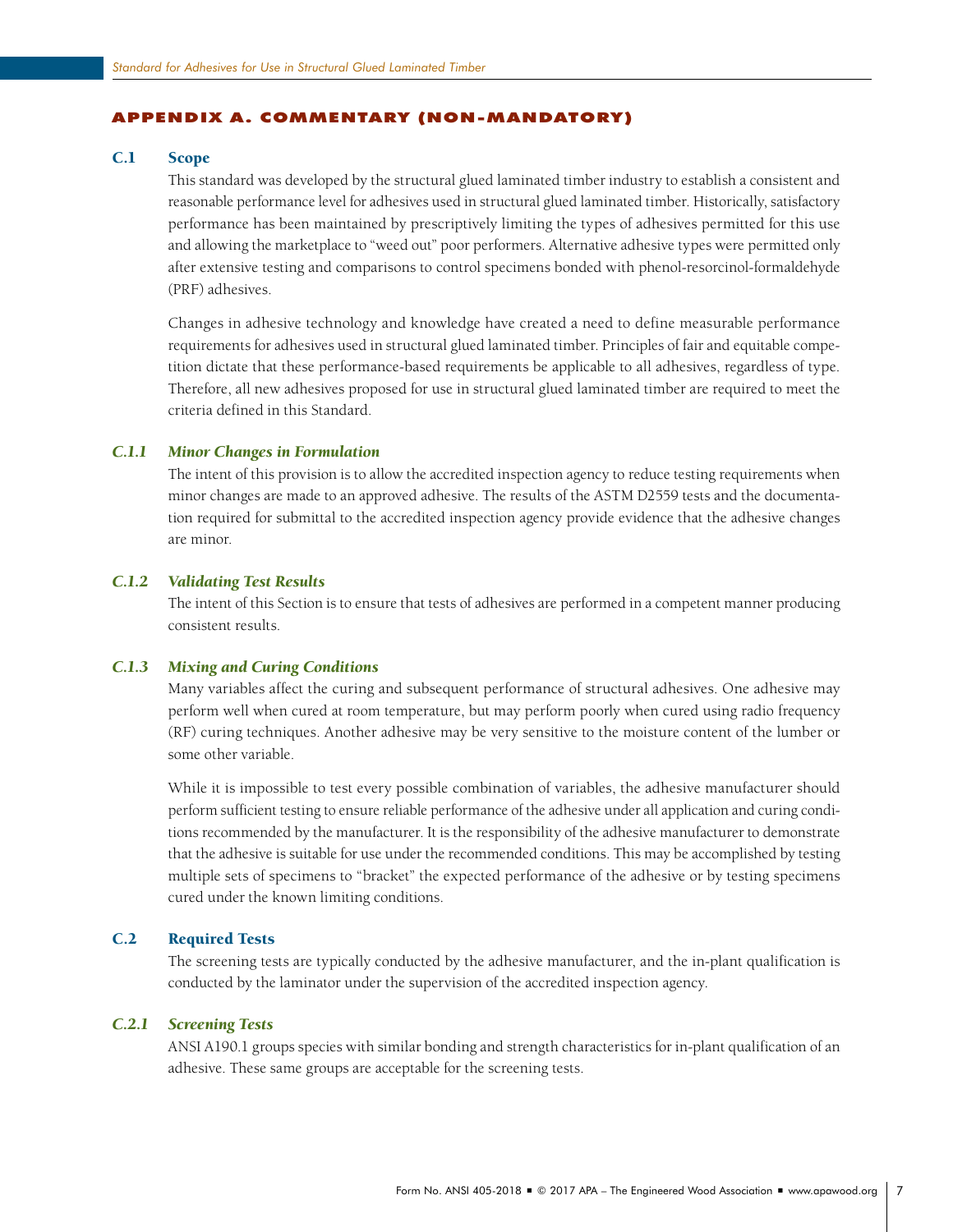For the tests in Sections 2.1.3, 2.1.4, 2.1.6, and 2.1.7, either Douglas fir-Larch or Southern Pine specimens are permitted to be used. Either of these species is suitable to demonstrate the durability of the adhesive under the accelerated aging tests. Further durability testing on other species is not necessary as the purpose is to test the adhesive, not the substrate nor the durability of the species of wood.

# *C.2.1.2 ASTM D1151*

The modified specimen thickness accommodates the use of one-inch (nominal) thickness lumber planed to a thickness of 5/8 inch (16 mm) for the bonded specimens. Using the modified specimen thickness, sidematched specimens of bonded and solid wood can be obtained from a single piece of 2 x 6 dimension lumber.

# *C.2.1.3 ASTM D7247*

The intent of Section 2.1.3 is that all specimens are held at the target temperature for the same period of time. Subsequently, it is necessary to determine the required time through preliminary testing of samples of solid-sawn specimens.

#### *C.2.1.4 CSA O112.9 – Section 4.10.2 Creep Resistance*

For the purposes of this screening test, species used shall conform to the species groupings as outlined in ANSI A190.1, which may or may not coincide with those outlined in CSA O112.9.

The intent of CSA O112.9 condition B, creep test was to simulate temperatures that framing members in a fireprotected assembly could be exposed to at some point during a standard fire test to determine the fire resistance rating. Glulam member may be exposed to longer fire events than protected framing members. Despite the basis of the test being different (protected framing members vs. glulam), the ANSI 405 Committee felt the test condition (in addition to the battery of other tests required by ANSI 405) satisfies the high temperature creep requirements for adhesives for use in glulam.

# *C.2.1.5 ASTM D1183*

See Section C.2.1.2.

#### *C.2.1.6 Durability*

# C.2.1.6.1 ASTM D3434

The automatic boil test in ASTM D3434 has demonstrated its usefulness as a predictor of durability. This test has been a requirement for adhesives qualified under ANSI 405 since its inception. Traditionally, this test has been run for 800 cycles with comparison made to PRF control specimens. Careful inspection of data available from several sources has led to the establishment of performance-based criteria, eliminating the need for a PRF control.

#### C.2.1.6.2 CSA O112.9 – Boil-Dry-Freeze Test

While the automatic boil test in ASTM D3434 is considered an excellent test, limited accessibility of test equipment makes an alternative test desirable. Limited data suggest that the CSA O112.9 Boil-Dry-Freeze test provides a useful alternative to ASTM D3434.

For the durability tests outlined in Section 2.1.6, Douglas fir-Larch or Southern Pine are the only two species allowed to be used, though both species need not be used.

# *C.2.1.7 CSA O177 – Section A.2 Small-Scale Flame Test*

The intent of Section 2.1.7 is to qualify the adhesive to avoid delamination due to intensive heat, such as under fire exposure.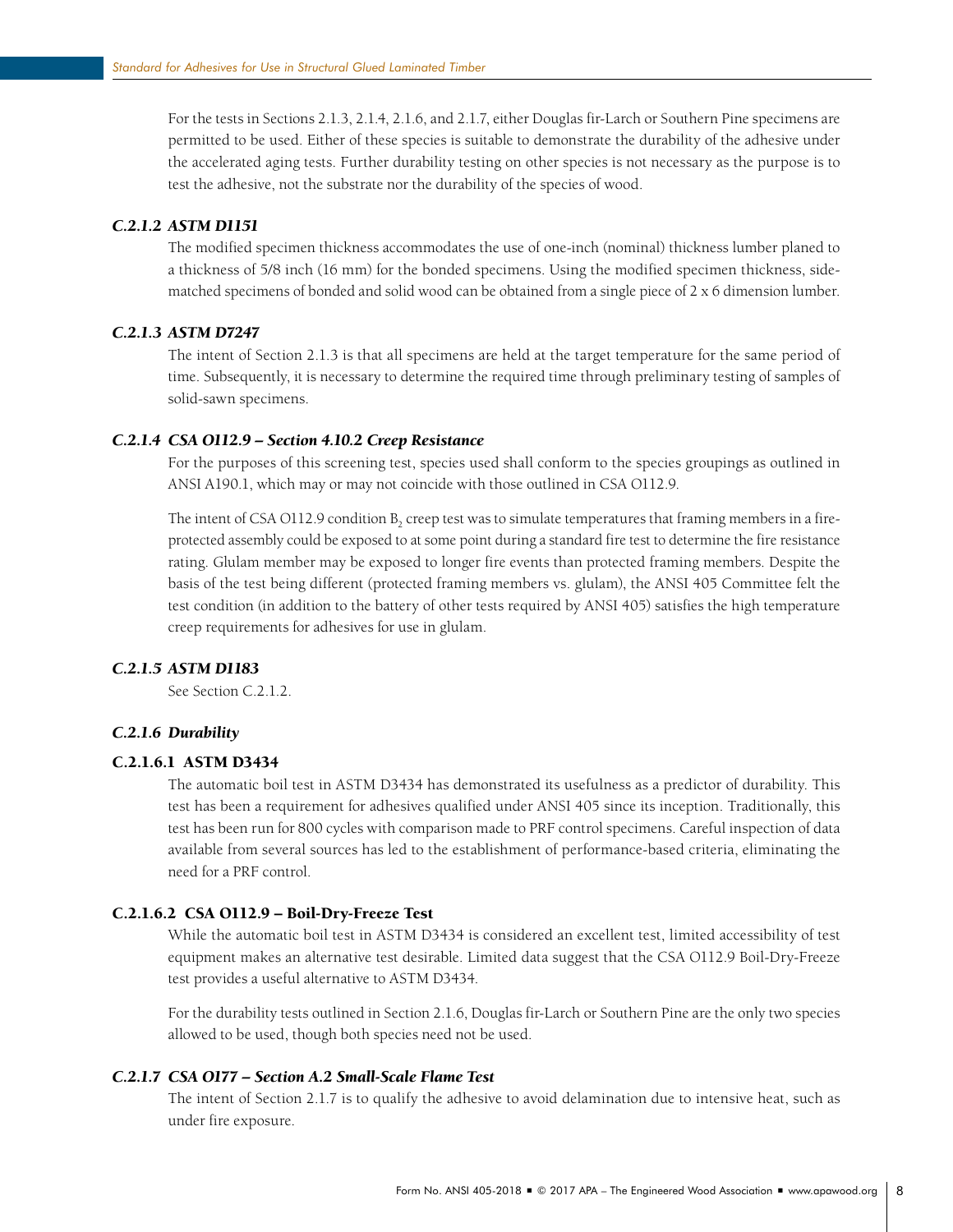#### *C.3.6 Durability*

#### *C.3.6.1 ASTM D3434*

The strength of solid wood specimens and specimens bonded with durable adhesives follow similar degradation trends when subjected to this test. Both follow a logarithmic degradation trend as cycles increase. Most of the strength loss occurs in the first 100 cycles of exposure, with the retained strength leveling off after about 100–200 cycles. Adhesives with insufficient durability will typically continue to lose strength rapidly, rather than "leveling off" like these adhesives. Figure C1 illustrates this trend using actual performance data for solid wood and several adhesives, including samples of PRF, melamine, polyurethane, and isocyanate adhesives from several manufacturers. Each of the adhesives shown meets the performance requirements of this test.

The retained strength requirements are permitted to be reduced according to the provisions of the *Exception*  clause if accompanied by high percentages of wood failure. This provision was included to avoid penalizing good performing adhesives, because the wood degraded somewhat more than expected.



#### *C.4.1 Submission of Data*

The laminator's accredited inspection agency will determine if an adhesive meets the requirements of this Standard and give or deny approval. The accredited inspection agency will inform the adhesive manufacturer of its decision with any reasons for disapproval. Either party may request a ruling of the Technical Review Board to resolve a dispute or disagreement.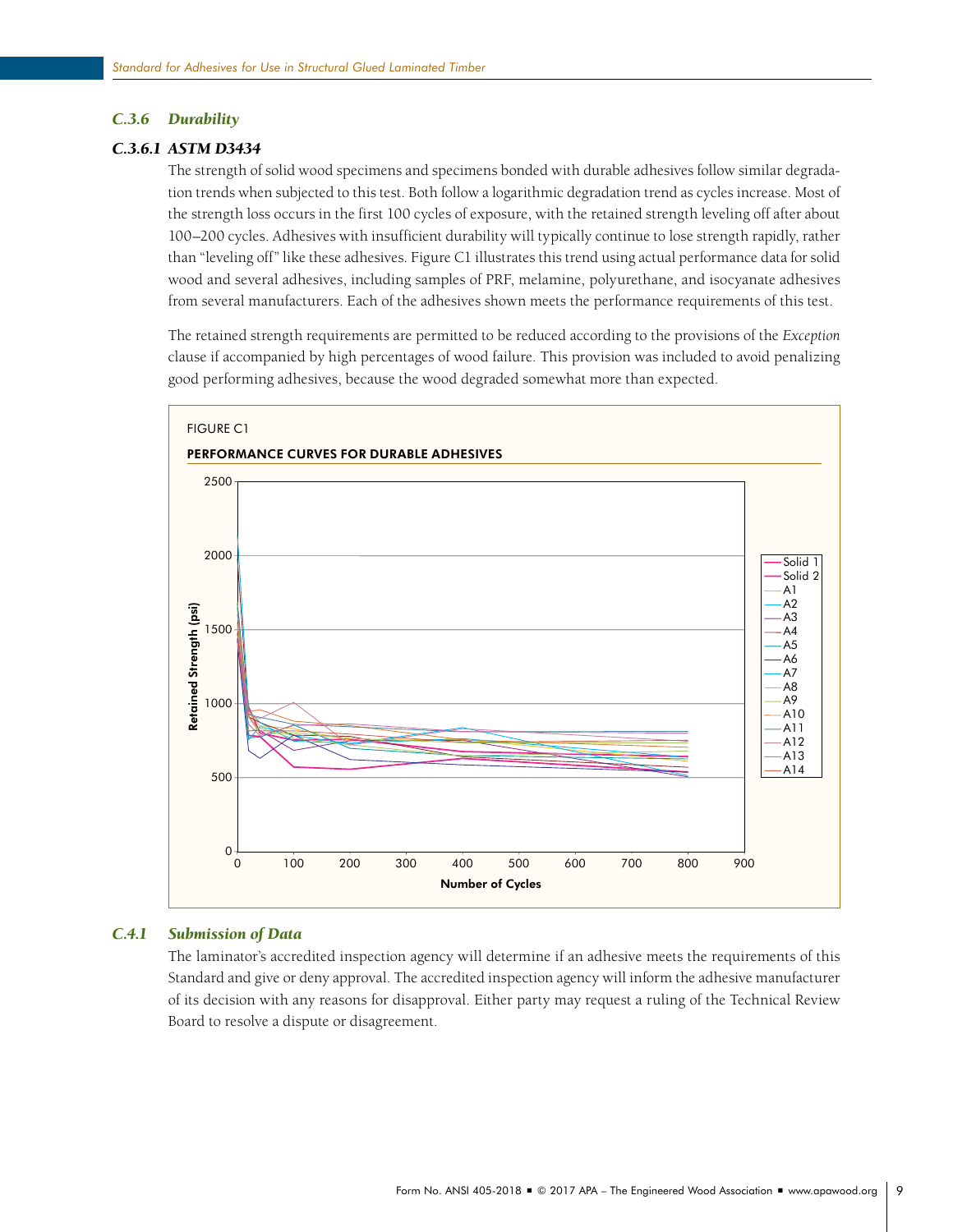#### <span id="page-14-0"></span>APPENDIX B – HISTORY OF STANDARD (NON-MANDATORY)

This Standard was initially published in 2005 by the American Institute of Timber Construction (AITC) as ANSI/AITC 405-2005 and subsequently revised in 2008 as ANSI/AITC 405-2008. On January 1, 2013, the responsibilities of the Secretariat for this standard were transferred to *APA – The Engineered Wood Association*  with a revised designation as ANSI 405-2008 after approved by the American National Standards Institute (ANSI). ANSI 405-2008 was revised as ANSI 405-2013 and ANSI 405-2018 subsequently.

The names of the ANSI Committee members when this version of the Standard was published are as shown below. The current list of the committee membership is available from the committee secretariat upon request.

| <b>Name</b>           | <b>Affiliation</b>                                | <b>Notes</b> |  |
|-----------------------|---------------------------------------------------|--------------|--|
| Deepareddy Akula      | McFarland Cascade                                 |              |  |
| Joshua Bartlett       | Franklin International                            |              |  |
| Larry Beineke         | PFS TECO                                          |              |  |
| Robert Browder        | Southern Pine Inspection Bureau                   |              |  |
| Kevin Cheung          | Western Wood Products Association                 |              |  |
| Don Devisser          | West Coast Lumber Inspection Bureau               | Vice Chair   |  |
| <b>Brad Douglas</b>   | American Wood Council                             |              |  |
| Kerlin Drake          | <b>Canfor Southern Pine</b>                       |              |  |
| <b>Bill Gareis</b>    | Ashland Inc.                                      |              |  |
| Paul Gilham           | Western Wood Structures Inc.                      |              |  |
| Ron Goff              | ProNet Group Inc.                                 |              |  |
| <b>Bill Gould</b>     | <b>ICC</b> Evaluation Service Inc.                |              |  |
| <b>Bill Grigsby</b>   | Glulam/Heavy Timber Detailer                      |              |  |
| Jim Griswold          | Hexion Inc.                                       | ExSub Member |  |
| Jessica Jennings      | Georgia-Pacific Chemicals LLC                     |              |  |
| Jeet Kumar            | U.S. Department of Veterans Affairs               |              |  |
| Mike Lane             | <b>QB</b> Corporation                             |              |  |
| Patrick Levy          | <b>Structural Wood Systems</b>                    |              |  |
| Jeff Morrison         | Roshoro IIC                                       | Chair        |  |
| Jeff Olson            | <b>Boise Cascade</b>                              |              |  |
| <b>Victor Pearson</b> | <b>American Laminators</b>                        |              |  |
| Douglas Rammer        | <b>USDA Forest Products Laboratory</b>            |              |  |
| Andreas Rhude         | Sentinel Structures Inc.                          |              |  |
| Glen Robak            | Weyerhaeuser Company                              |              |  |
| Scott Skinner         | Akzo Nobel Coatings Inc.                          |              |  |
| Kurt Stochlia         | KSPF Inc.                                         |              |  |
| Leif Van Cott         | Unadilla Laminated Products                       |              |  |
| Lane Vanek            | Alamco Wood Products LLC                          |              |  |
| Jim Vogt              | <b>Structural Building Components Association</b> |              |  |
| Chris Whelan          | Henkel Corporation                                |              |  |
| <b>Tom Williamson</b> | T. Williamson – Timber Engineering LLC            | ExSub Member |  |
| B.J. Yeh              | APA - The Engineered Wood Association             | Secretariat  |  |
| Larry Zhou            | Universal Timber Structures                       |              |  |

Inquiries or suggestions for improvement of this Standard should be directed to: Secretariat, ANSI 405

*APA – The Engineered Wood Association*

7011 South 19th Street

Tacoma, WA 98466

Internet address: [www.apawood.org](http://
www.apawood.org)

e-mail address: [help@apawood.org](mailto:help%40apawood.org%0D?subject=ANSI%20405)